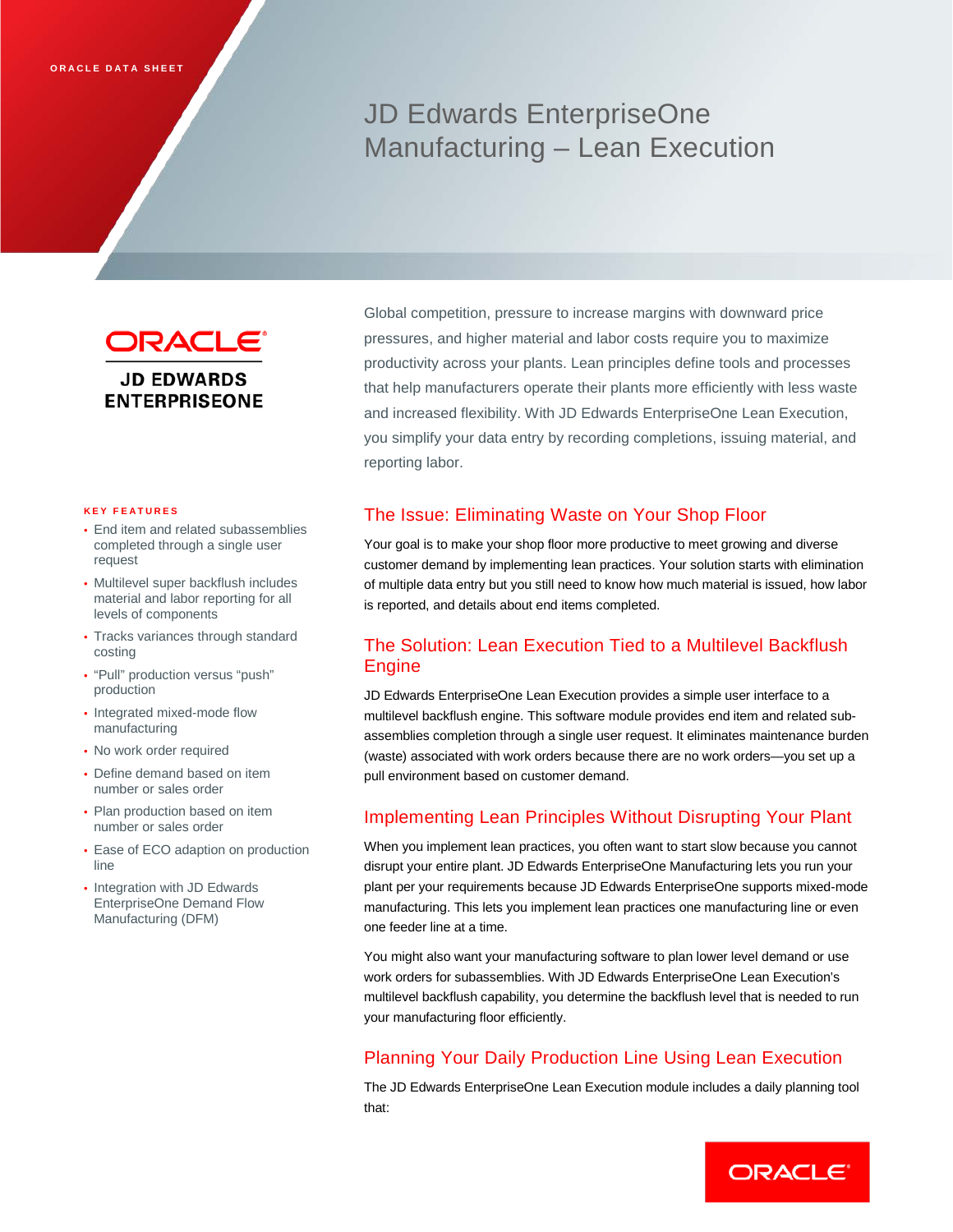#### **FEATURE/FUNCTION HIGHLIGHTS**

ī

- Material and labor reporting for all levels of components with multilevel backflushing
- Based on "pull" production and not "push" production
- Native to JD Edwards EnterpriseOne Manufacturing Management modules
- Adds sales order demand or finished goods order demand to your plan
- Sets the quantity needed and the lot or location for each line of demand

After setting these parameters, you start your line for the day. When your line is running and the product is produced, your line operator records the quantity of each item when completed, whether you finish items one at a time or in batch quantity. JD Edwards EnterpriseOne then backflushes all material and labor for completion through lower level subassemblies.

## Demand Flow Manufacturing Integrated with Your ERP System

Do you want to design your line using industry standards? JD Edwards EnterpriseOne Lean Execution is seamlessly integrated with JD Edwards EnterpriseOne Demand Flow Manufacturing—the only enterprise software that delivers pull-based flow manufacturing solutions developed with industry thought leader DemandPoint (formerly JCIT International—the organization that literally wrote the book on flow manufacturing). With JD Edwards EnterpriseOne Demand Flow Manufacturing:

- Drive demand on the shop floor from sales orders.
- Define daily production plans and sequences by loading demand from sales orders per recommended start dates.
- Recommended start dates are calculated based on shipment preparation times, total product cycle time,
- Automatically load all demand recommended for build each day (or other designated time period) or select individual orders ad hoc.
- Spread the load over multiple dates when production quantities are displayed on your planning screen.
- Generate a build sequence based on:
	- Full quantities for each order
	- Minimum or maximum quantities that flow down the line together, or quantity you define per your capacity
- Manipulate for order priorities and product characteristics as needed. Four different user-defined codes (UDC) help refine production sequencing.

Record completions against your DFM plan using JD Edwards EnterpriseOne Lean Execution. Item completions are seamlessly integrated with the DFM daily plan. It performs all backflush functionality and updates the DFM plan with completed quantities.

### Ad Hoc Completions

If you do not need a production plan or you use another tool to generate your production plan, you still report what was completed with ad hoc completions in JD Edwards EnterpriseOne Lean Execution. This interface uses the same backflush engine to let the operator enter quantities of end items that are completed on the line without using a production plan.

### Exploding BOMs and Routings with the Backflush Engine

Whether you are completing to a DFM daily plan, a shop floor daily plan, or recording completions using ad hoc completions, you use the JD Edwards EnterpriseOne backflush engine. The backflush engine explodes BOMs and routings to the level you